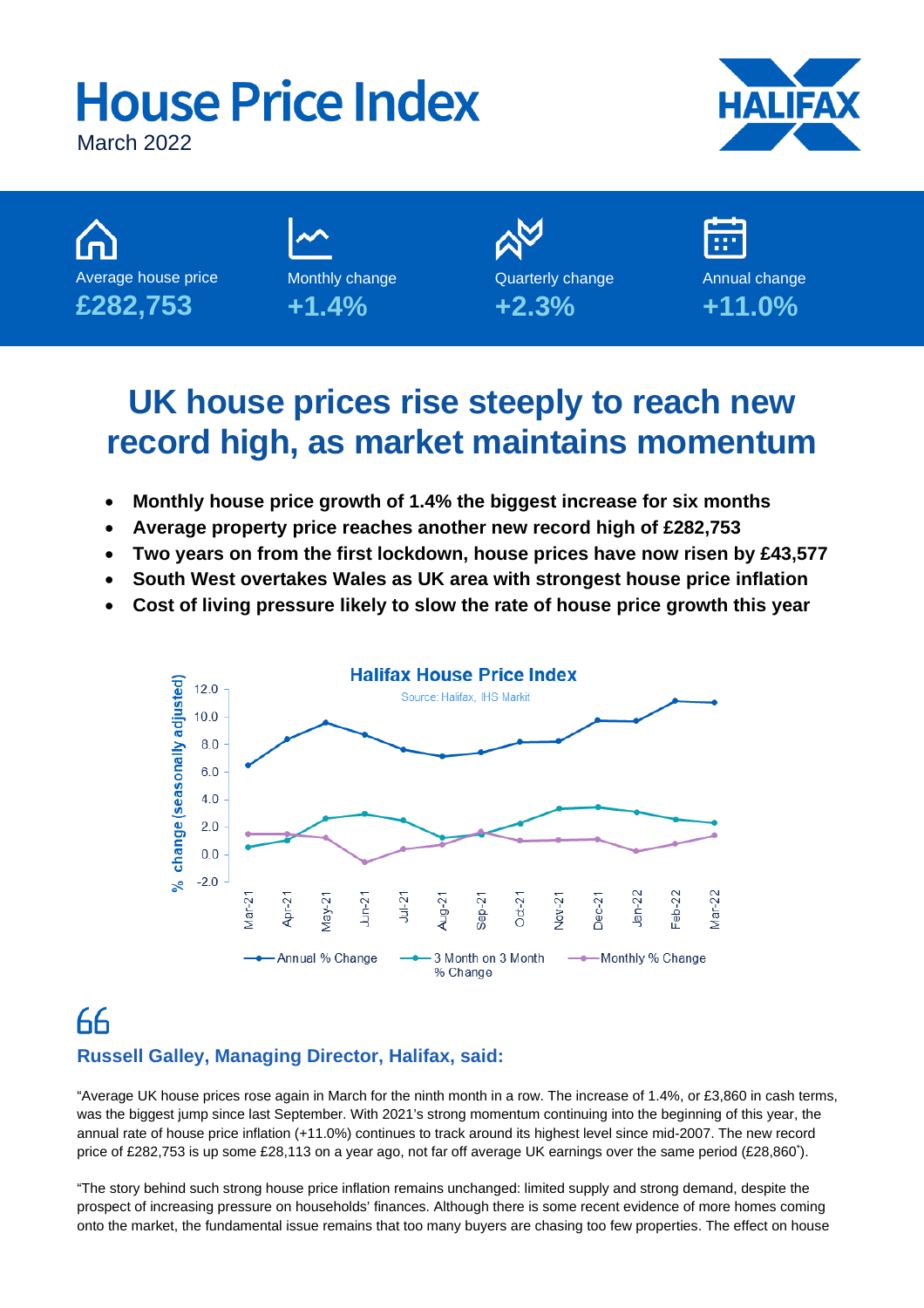prices makes it increasingly difficult for first-time buyers looking to make their first step onto the ladder, but also challenges homemovers who face ever bigger leaps to move up the rungs to a larger property.

"However, in the long-term we know the performance of the housing market remains inextricably linked to the health of the wider economy. There is no doubt that households face a significant squeeze on real earnings, and the difficulty for policymakers in needing to support the economy yet contain inflation is now even more acute because of the impact of the war in Ukraine.

"Buyers are therefore dealing with the prospect of higher interest rates and a higher cost of living. With affordability metrics already extremely stretched, these factors should lead to a slowdown in house price inflation over the next year."



### **Lockdown: two years on**

March 2022 marked two years since the UK first entered lockdown. At that time, faced with huge levels of economic uncertainty, few could have anticipated just how resilient the housing market would prove to be.

Overall, the average house price has risen by 18.2% over that period, or £43,577 in cash terms. This has taken the national average house price from £239,176 in March 2020 to £282,753 in March 2022.

The impact of the pandemic on buyer demand can be seen most clearly when looking at different property types. With a premium now put on those properties offering greater space – both indoors and out – prices for flats have increased by 10.6% or £15,404 over the last two years. Compare this to the average price of a detached property which has leapt by 21.3% or £77,717 over the same period.

### **Regions and nations house prices**

The South West of England has overtaken Wales as the UK's strongest performer in terms of annual price house inflation, now up to 14.6%, its highest rate of annual increase since September 2004. The average house price is now £298,162, a record for the region.

While this is the first time since January 2021 that Wales has not recorded the UK's highest annual growth, house price inflation remains extremely strong, at 14.1%. The average house price is £211,942 which is yet another all-time high for the country.

Property prices in Northern Ireland also continue to be on the rise, with annual growth now at 13%, and an average price of £177,265.

Though house prices also edged up once more in Scotland – reaching a new record of £194,621 – the rate of annual growth continues to slow somewhat, falling to 8.2% from 9.3% last month.

Elsewhere, the South East also recorded a big increase, with house price growth at 11.6% and an average price of £385,790. Prices in the region have now risen by £40,177 over the last year, the first time any English region outside of London has ever posted a £40,000-plus rise over just 12 months.

London itself continued its recent upward trend, with prices now up by 5.9% year-on-year, with an average price of £534,977.

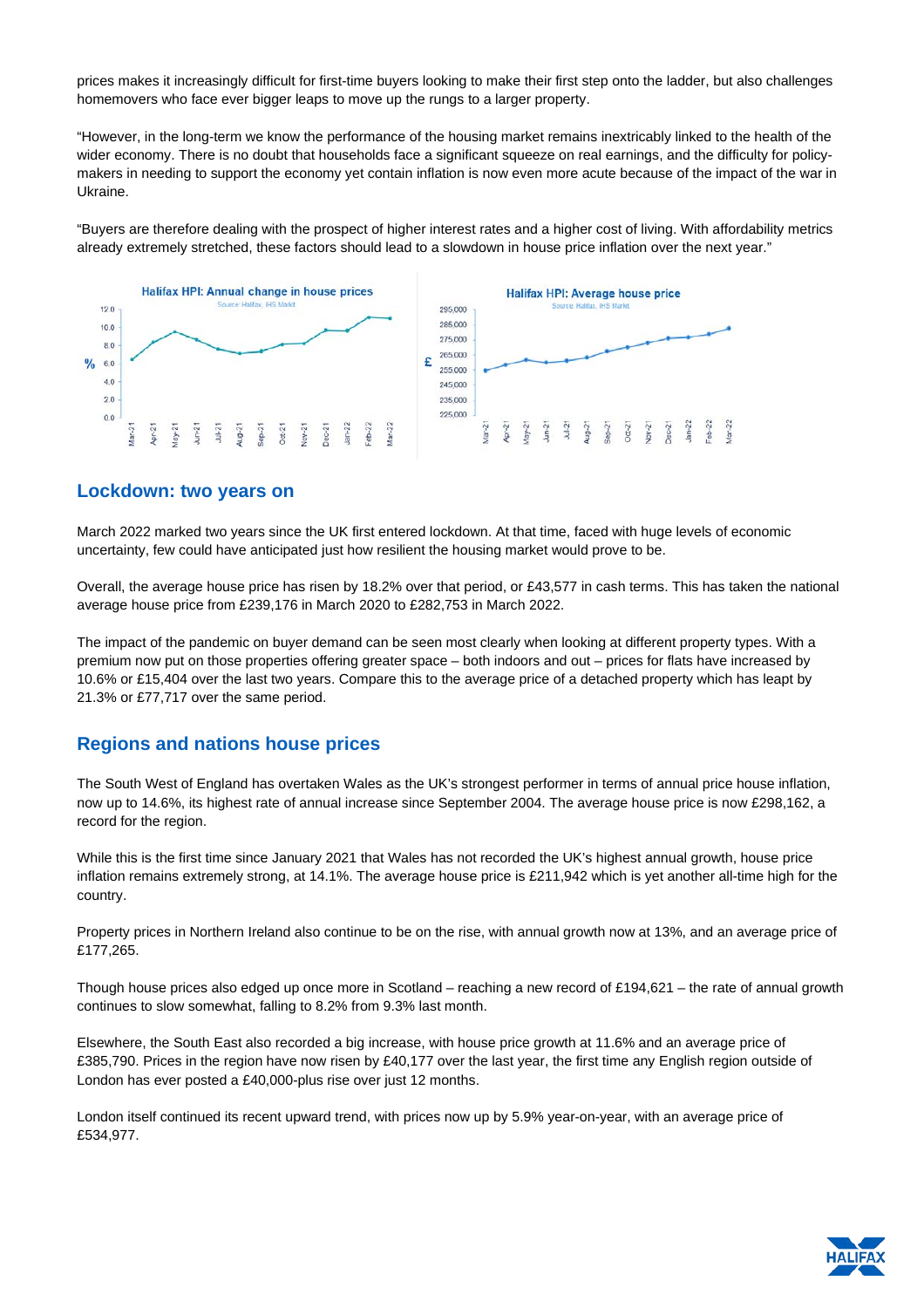### **Housing activity**

- **HMRC monthly property transactions data shows UK home sales increased in February 2022.** UK seasonally adjusted (SA) residential transactions in February 2022 were 112,240 – up by 4.4% from January's figure of 107,490 (up 15.3% on a non-SA basis). Quarterly SA transactions (December-February 2022) were approximately 4.8% lower than the preceding three months (September 2021-November 2021). Year-on-year SA transactions were 20.8% lower than February 2021 (20.6% lower on a non-SA basis). (Source: HMRC)
- Latest **Bank of England** figures show the number of mortgages approved to finance house purchases fell in February 2022, by 4% to 70,993. Year-on-year the February figure was 18% below February 2021. (Source: Bank of England, seasonally-adjusted figures)
- In the latest **RICS Residential Market Survey**, a net balance of +17% respondents cited an increase in new buyer demand during February - a sixth consecutive month in positive territory (previously +14%). Agreed sales moved into positive territory for the first time since May 2021, with the latest net balance standing at +9% (compared to - 1% previously). New instructions however remain in negative territory for an eleventh consecutive month at -4% (- 7% previously). (Source: Royal Institution of Chartered Surveyors' (RICS) monthly report)

### **UK house prices** Historical data

### **National: All Houses, All Buyers** (Seasonally Adjusted)

| <b>Period</b>       | <sup>1</sup> Index<br>Jan 1992=100 | <sup>2</sup> Standardised<br><b>Average Price</b><br>£ | <b>Monthly</b><br><b>Change</b><br>% | Quarterly<br><b>Change</b><br>% | <sup>3</sup> Annual<br><b>Change</b><br>$\%$ |
|---------------------|------------------------------------|--------------------------------------------------------|--------------------------------------|---------------------------------|----------------------------------------------|
| <b>March 2021</b>   | 439.1                              | 254,640                                                | 1.5                                  | 0.6                             | 6.5                                          |
| <b>April</b>        | 445.7                              | 258,472                                                | 1.5                                  | 1.1                             | 8.4                                          |
| <b>May</b>          | 451.2                              | 261,642                                                | 1.2                                  | 2.7                             | 9.6                                          |
| <b>June</b>         | 448.5                              | 260,099                                                | $-0.6$                               | 3.0                             | 8.7                                          |
| <b>July</b>         | 450.4                              | 261,165                                                | 0.4                                  | 2.5                             | 7.6                                          |
| <b>August</b>       | 453.8                              | 263,162                                                | 0.8                                  | 1.2                             | 7.2                                          |
| <b>September</b>    | 461.3                              | 267,516                                                | 1.7                                  | 1.5                             | 7.4                                          |
| <b>October</b>      | 465.9                              | 270,184                                                | 1.0                                  | 2.3                             | 8.2                                          |
| <b>November</b>     | 470.8                              | 273,028                                                | 1.1                                  | 3.4                             | 8.2                                          |
| <b>December</b>     | 475.9                              | 275,996                                                | 1.1                                  | 3.5                             | 9.7                                          |
| <b>January 2022</b> | 477.0                              | 276,645                                                | 0.2                                  | 3.1                             | 9.7                                          |
| <b>February</b>     | 480.9                              | 278,894                                                | 0.8                                  | 2.6                             | 11.2                                         |
| <b>March</b>        | 487.6                              | 282,753                                                | 1.4                                  | 2.3                             | 11.0                                         |